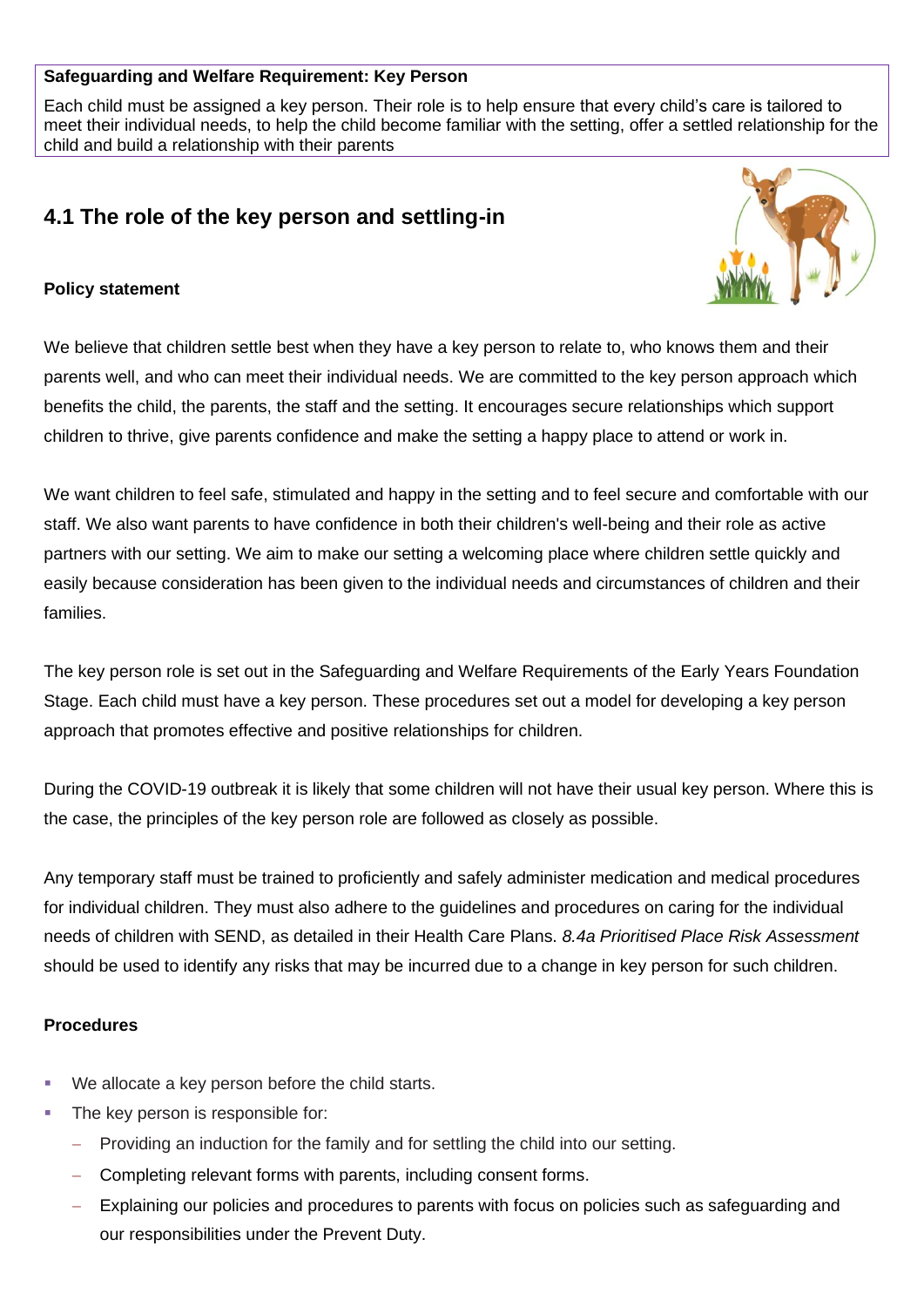- ‒ Offering unconditional regard for the child and being non-judgemental.
- ‒ Working with the parents to plan and deliver a personalised plan for the child's well-being, care and learning.
- Acting as the key contact for the parents.
- Developmental records and for sharing information on a regular basis with the child's parents to keep those records up-to-date, reflecting the full picture of the child in our setting and at home.
- Having links with other carers involved with the child and co-ordinating the sharing of appropriate information about the child's development with those carers.
- ‒ Encouraging positive relationships between children in her/his key group, spending time with them as a group each day.
- We promote the role of the key person as the child's primary carer in our setting, and as the basis for establishing relationships with other adults and children.

# *Settling-in*

- Before a child starts to attend our setting, we use a variety of ways to provide his/her parents with information. These include written information (including our prospectus and policies), displays about activities available within the setting, information days and evenings and individual meetings with parents.
- During the half-term before a child is enrolled, we provide opportunities for the child and his/her parents to visit the setting.
- The key person welcomes and looks after the child and his/her parents at the child's first session and during the settling-in process.
- We may offer a home visit by the person who will be the child's key person to ensure all relevant information about the child can be made known.
- We use pre-start visits and the first session at which a child attends to explain and complete, with his/her parents, the child's registration records.
- When a child starts to attend, we explain the process of settling-in with his/her parents and jointly decide on the best way to help the child to settle into the setting.
- We have an expectation that the parent, carer or close relative, will stay for most of the session during the first week, gradually taking time away from their child; increasing this time as and when the child is able to cope.
- Younger children will take longer to settle in, as will children who have not previously spent time away from home. Children who have had a period of absence may also need their parent to be on hand to resettle them.
- We judge a child to be settled when they have formed a relationship with their key person; for example, the child looks for the key person when he/she arrives, goes to them for comfort, and seems pleased to be with them. The child is also familiar with where things are and is pleased to see other children and participate in activities.
- When parents leave, we ask them to say goodbye to their child and explain that they will be coming back, and when.